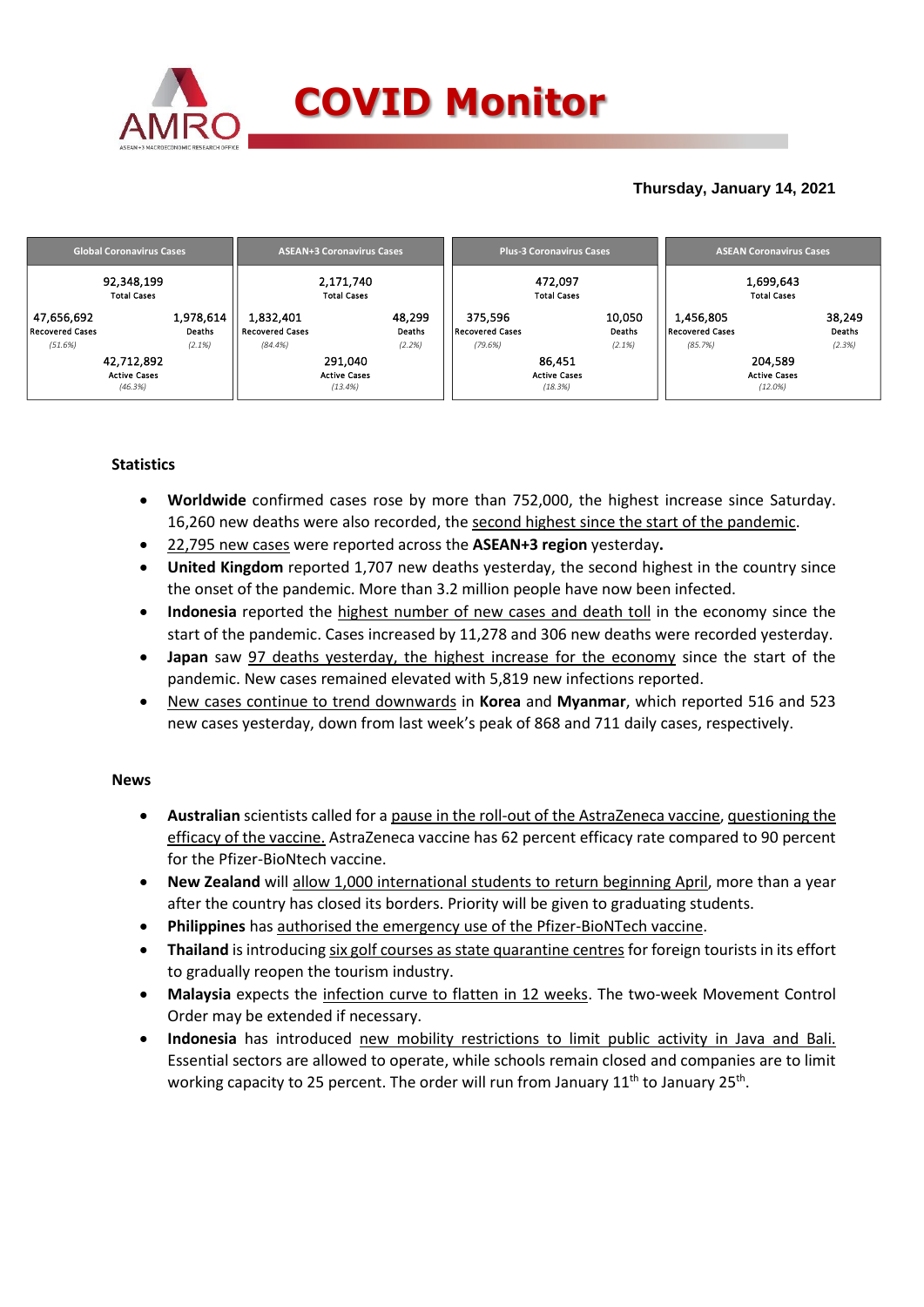

#### Overview of Confirmed COVID-19 Cases

| <b>Economy</b>        | <b>Total</b><br>Cases | Cases per 1M<br>Population | <b>New</b><br>Cases | <b>New Cases</b><br>per 1M Pop. | <b>New Cases</b><br>$(7$ -day avg $)^1$ | ∆New Cases     | ∆% New<br>Cases | <b>Total</b><br><b>Deaths</b> | <b>New</b><br><b>Deaths</b> | <b>Fatality</b><br><b>Rate (%)</b> | <b>Total</b><br>Recovered | Recovery<br><b>Rate (%)</b> | Active<br>Cases | Resolved<br>cases $(\%)^2$ |
|-----------------------|-----------------------|----------------------------|---------------------|---------------------------------|-----------------------------------------|----------------|-----------------|-------------------------------|-----------------------------|------------------------------------|---------------------------|-----------------------------|-----------------|----------------------------|
| Global                | 92,348,199            |                            | 752,974             |                                 |                                         | 57,650         | 0.8             | 1,978,614                     | 16,260                      | 2.1                                | 47,656,692                | 51.6                        | 42,712,892      | 53.7                       |
| ASEAN+3               | 2,171,740             |                            | 22,795              |                                 |                                         | 1,869          | $1.1$           | 48,299                        | 588                         | 2.2                                | 1,832,401                 | 84.4                        | 291,040         | 53.7                       |
| Plus-3                | 472,097               |                            | 6,515               |                                 |                                         | 1,204          | 1.4             | 10,050                        | 109                         | 2.1                                | 375,596                   | 79.6                        | 86,451          | 86.6                       |
| <b>ASEAN</b>          | 1,699,643             |                            | 16,280              |                                 |                                         | 665            | 1.0             | 38,249                        | 479                         | 2.3                                | 1,456,805                 | 85.7                        | 204,589         | 86.1                       |
|                       |                       |                            |                     |                                 |                                         |                |                 |                               |                             |                                    |                           |                             |                 |                            |
| China                 | 87,844                | 63                         | 138                 | 0.1                             |                                         | 23             | 0.2             | 4,635                         | $\mathbf{1}$                | 5.3                                | 82,323                    | 93.7                        | 886             | 99.0                       |
| Hong Kong, China      | 9,385                 | 1,229                      | 42                  | 5.5                             |                                         | $-18$          | 0.4             | 161                           | $\mathbf{1}$                | 1.7                                | 8,584                     | 91.5                        | 640             | 93.2                       |
| Japan                 | 304,140               | 2,418                      | 5,819               | 46.3                            |                                         | 1,244          | 2.0             | 4,059                         | 97                          | 1.3                                | 228,917                   | 75.3                        | 71,164          | 76.6                       |
| Korea                 | 70,728                | 1,359                      | 516                 | 9.9                             |                                         | $-45$          | 0.7             | 1,195                         | 10                          | 1.7                                | 55,772                    | 78.9                        | 13,761          | 80.5                       |
|                       |                       |                            |                     |                                 |                                         |                |                 |                               |                             |                                    |                           |                             |                 |                            |
| Indonesia             | 858,043               | 3,180                      | 11,278              | 41.8                            |                                         | 1,231          | 1.3             | 24,951                        | 306                         | 2.9                                | 703,464                   | 82.0                        | 129,628         | 84.9                       |
| Malaysia              | 144,518               | 4,350                      | 2,985               | 89.9                            |                                         | $-324$         | 2.1             | 563                           | $\overline{4}$              | 0.4                                | 111,578                   | 77.2                        | 32,377          | 77.6                       |
| Philippines           | 492,700               | 4,477                      | 1,442               | 13.1                            |                                         | $-80$          | 0.3             | 9,699                         | 145                         | 2.0                                | 458,523                   | 93.1                        | 24,478          | 95.0                       |
| Singapore             | 58,984                | 10,344                     | 38                  | 6.7                             |                                         | 21             | 0.1             | 29                            | $\mathsf 0$                 | 0.0                                | 58,722                    | 99.6                        | 233             | 99.6                       |
| Thailand              | 10,991                | 162                        | $\pmb{0}$           | 0.0                             |                                         | $-157$         | 0.0             | 67                            | $\mathbf 0$                 | 0.6                                | 6,943                     | 63.2                        | 3,981           | 63.8                       |
|                       |                       |                            |                     |                                 |                                         |                |                 |                               |                             |                                    |                           |                             |                 |                            |
| Brunei Darussalam     | 174                   | 386                        | $\mathbf 0$         | 0.0                             |                                         | $-1$           | 0.0             | 3                             | $\mathbf 0$                 | 1.7                                | 168                       | 96.6                        | 3               | 98.3                       |
| Cambodia              | 411                   | 25                         | 13                  | 0.8                             |                                         | $\overline{7}$ | 3.3             | 0                             | $\mathsf 0$                 | 0.0                                | 377                       | 91.7                        | 34              | 91.7                       |
| Lao PDR               | 41                    | 6                          | $\mathbf 0$         | 0.0                             |                                         | $\mathbf 0$    | 0.0             | $\mathbf 0$                   | $\mathbf 0$                 | 0.0                                | 40                        | 97.6                        | $\mathbf{1}$    | 97.6                       |
| Myanmar               | 132,260               | 2,478                      | 523                 | 9.8                             |                                         | $-28$          | 0.4             | 2902                          | 24                          | 2.2                                | 115621                    | 87.4                        | 13,737          | 89.6                       |
| Vietnam               | 1,521                 | 16                         | 1                   | 0.0                             |                                         | -4             | 0.1             | 35                            | $\mathbf 0$                 | 2.3                                | 1,369                     | 90.0                        | 117             | 92.3                       |
|                       |                       |                            |                     |                                 |                                         |                |                 |                               |                             |                                    |                           |                             |                 |                            |
| Belgium               | 670,249               | 58,196                     | 2,927               | 254.1                           |                                         | 828            | 0.4             | 20,250                        | 56                          | 3.0                                |                           |                             |                 |                            |
| France                | 2,824,473             | 43,457                     | 23,703              | 364.7                           | 办                                       | 4,436          | 0.8             | 68,660                        | 229                         | 2.4                                |                           |                             |                 |                            |
| Germany               | 1,993,892             | 24,029                     | 25,566              | 308.1                           |                                         | $-1,644$       | 1.3             | 44,096                        | 1,207                       | 2.2                                | 1,640,682                 | 82.3                        | 309,114         | 84.5                       |
| Italy                 | 2,319,036             | 38,501                     | 15,773              | 261.9                           |                                         | 1,531          | 0.7             | 80,326                        | 507                         | 3.5                                | 1,673,936                 | $72.2$                      | 564,774         | 75.6                       |
| Netherlands           | 901,740               | 52,181                     | 18,605              | 1,076.6                         |                                         | 13,733         | 2.1             | 12,786                        | 223                         | 1.4                                |                           | $\sim$                      |                 | $\sim$                     |
| Spain                 | 2,176,089             | 46,432                     | 38,869              | 829.4                           |                                         | 13,431         | 1.8             | 52,878                        | 195                         | 2.4                                | 150,376                   | 6.9                         | 53,521          | 97.5                       |
| Switzerland           | 490,358               | 56,708                     | 3,001               | 347.1                           |                                         | 150            | 0.6             | 8,521                         | 51                          | 1.7                                | 317,600                   | 64.8                        | 164,237         | 66.5                       |
| <b>United Kingdom</b> | 3,220,953             | 47,892                     | 56,902              | 846.1                           |                                         | 11,369         | 1.8             | 84,910                        | 1,707                       | 2.6                                |                           | $\sim$                      | $\sim$          | $\sim$                     |
| Brazil                | 8,256,536             | 39,061                     | 60,899              | 288.1                           |                                         | $-3,126$       | 0.7             | 205,964                       | 1,274                       | 2.5                                | 7,347,080                 | 89.0                        | 703,492         | 91.5                       |
| Canada                | 686,211               | 18,147                     | 7,139               | 188.8                           |                                         | 998            | 1.1             | 17,404                        | 149                         | 2.5                                | 591,131                   | 86.1                        | 77,676          | 88.7                       |
|                       |                       |                            |                     |                                 |                                         |                |                 |                               |                             |                                    |                           |                             |                 |                            |
| Argentina             | 1,757,429             | 38,582                     | 12,725              | 279.4                           |                                         | $-1,058$       | 0.7             | 44,983                        | 135                         | 2.6                                | 1,536,423                 | 87.4                        | 176,023         | 90.0                       |
| Mexico                | 1,571,901             | 12,368                     | 15,873              | 124.9                           |                                         | 1,478          | 1.0             | 136,917                       | 1,235                       | 8.7                                | 1,176,658                 | 74.9                        | 258,326         | 83.6                       |
| Peru                  | 1,040,231             | 31,691                     | 2,881               | 87.8                            |                                         | 715            | 0.3             | 38,399                        | 64                          | 3.7                                | 971,000                   | 93.3                        | 30,832          | 97.0                       |
| <b>United States</b>  | 22,977,518            | 69,408                     | 233,558             | 705.5                           |                                         | 10,220         | $1.0$           | 382,844                       | 3,969                       | 1.7                                |                           | $\sim$                      | ×.              | $\sim$                     |
| Australia             | 28,660                | 1,103                      | 10                  | 0.4                             |                                         | -6             | 0.0             | 909                           | $\mathbf 0$                 | 3.2                                | 25,875                    | 90.3                        | 1,876           | 93.5                       |
| India                 | 10,512,093            | 7,676                      | 16,946              | 12.4                            |                                         | 978            | 0.2             | 151,727                       | 198                         | 1.4                                | 10,146,763                | 96.5                        | 213,603         | 98.0                       |
|                       | 1,305,339             |                            |                     | 75.1                            |                                         | $-91$          |                 |                               | 97                          | 4.3                                | 1,094,388                 |                             |                 |                            |
| Iran                  |                       | 15,512                     | 6,317               |                                 |                                         |                | 0.5             | 56,457                        |                             |                                    |                           | 83.8                        | 154,494         | 88.2                       |
| Russia                | 3,434,934             | 23,428                     | 22,544              | 153.8<br>5.0                    |                                         | $-113$         | 0.7             | 62,463                        | 555<br>$\overline{4}$       | 1.8<br>1.7                         | 2,824,240                 | 82.2                        | 548,231         | 84.0<br>99.5               |
| Saudi Arabia          | 364,271               | 10,478                     | 175                 |                                 |                                         | 28             | 0.0             | 6,304                         |                             |                                    | 356,013                   | 97.7                        | 1,954           |                            |
| South Africa          | 1,278,303             | 21,405                     | 18,555              | 310.7                           |                                         | 5,450          | 1.5             | 35,140                        | 806                         | 2.7                                | 1,030,930                 | 80.6                        | 212,233         | 83.4                       |

Source: Haver Analytics, sourced from Johns Hopkins University; AMRO staff calculations.<br>Notes: New cases since previous day. Δ% refers to percentage change since previous day. Fatality rate measured as deaths per confirm

Data as of 13/1/2021